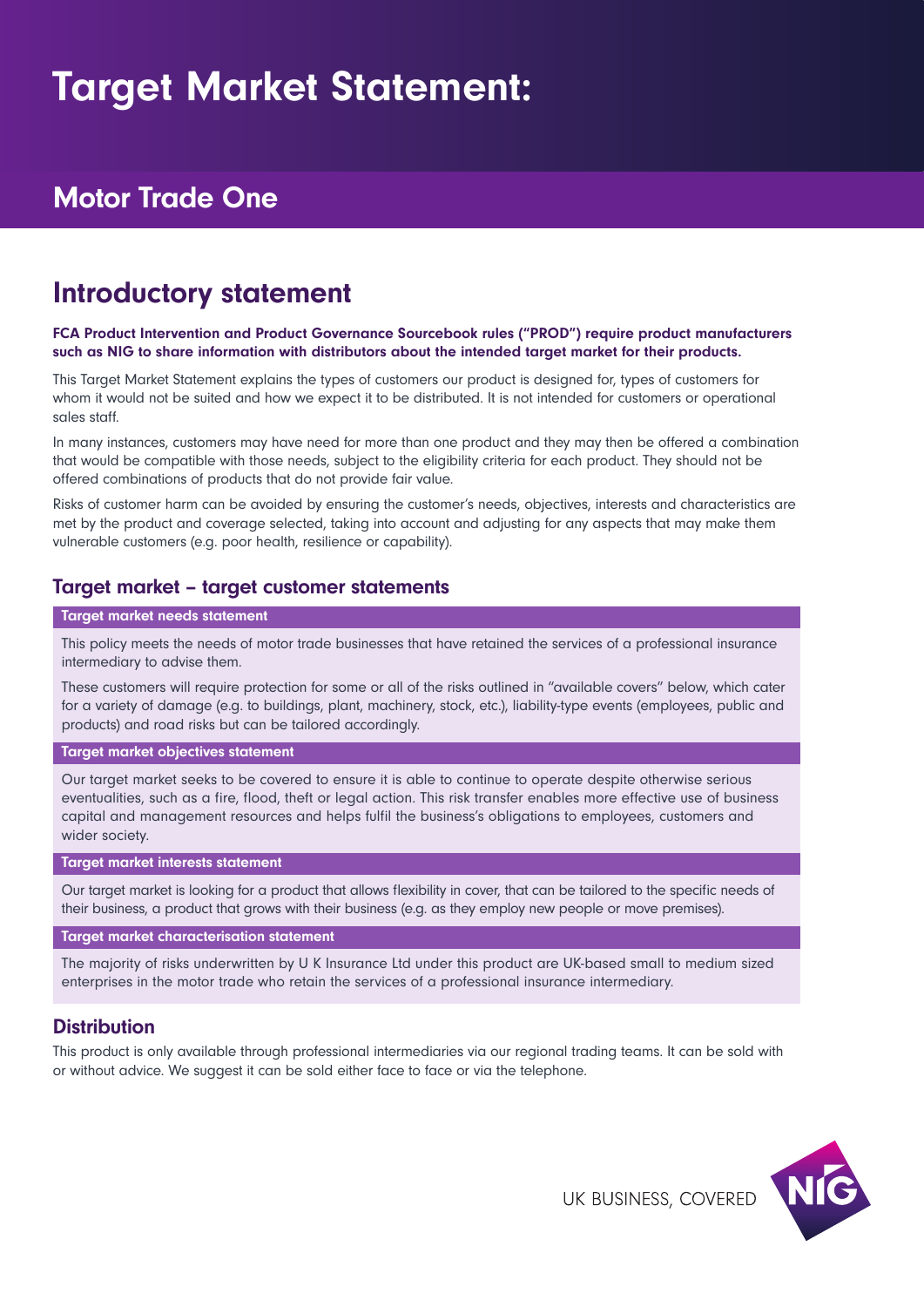## Assessment of fair value

| Next fair value assessment due | April 2022                                         |
|--------------------------------|----------------------------------------------------|
| Last fair value assessment     | Fair value is provided for target market customers |

## Target market – target compatible customer groups

| Who this product is for                                                                                                                                                                                                                                                                                   | Who this product is not for                                                                                              |
|-----------------------------------------------------------------------------------------------------------------------------------------------------------------------------------------------------------------------------------------------------------------------------------------------------------|--------------------------------------------------------------------------------------------------------------------------|
| UK-based businesses                                                                                                                                                                                                                                                                                       | Businesses based outside the UK                                                                                          |
| Businesses that require a range of covers (see<br>below) to meet typical business needs                                                                                                                                                                                                                   | Businesses requiring only individual unbundled covers,<br>e.g. road risks                                                |
| Businesses interested in transferring financial risk<br>by insuring with an A rated insurer (A1 Moody's),<br>with options to meet legal obligations (e.g. with<br>Employer's Liability cover or Engineering Inspection)<br>and additional other benefits (e.g. risk management<br>advice or legal advice) |                                                                                                                          |
| Businesses that operate from modern, purpose built,<br>non-combustible single tenure premises away from<br>private dwellings                                                                                                                                                                              | Unsuited or outdated premises, or multi-tenure<br>risks with no perfect party separation and people<br>working from home |
| Businesses with modern machinery that is well<br>maintained                                                                                                                                                                                                                                               |                                                                                                                          |
| Established businesses with a proven 3-5 year claims<br>experience                                                                                                                                                                                                                                        |                                                                                                                          |
| Businesses with strong risk management cultures                                                                                                                                                                                                                                                           |                                                                                                                          |
| A broad range of motor trades are acceptable.                                                                                                                                                                                                                                                             | Accident management companies                                                                                            |
| Target trades e.g. auto electricians, new and/<br>or used car sales, car body and repair shops,<br>motorcycle sales<br>Standard trades e.g. windscreen fitters, tyre and<br>exhaust fitters, paint sprayers, motor factors, LPG<br>conversions, caravan sales, car supermarkets                           | <b>Auctioneers</b>                                                                                                       |
|                                                                                                                                                                                                                                                                                                           | Breakdown and recovery operators (greater than<br>25% of total business turnover)                                        |
|                                                                                                                                                                                                                                                                                                           | Breakers/ salvage yards                                                                                                  |
|                                                                                                                                                                                                                                                                                                           | Manufacturers                                                                                                            |
|                                                                                                                                                                                                                                                                                                           | Petrol filling stations (with no motor trade activities)                                                                 |